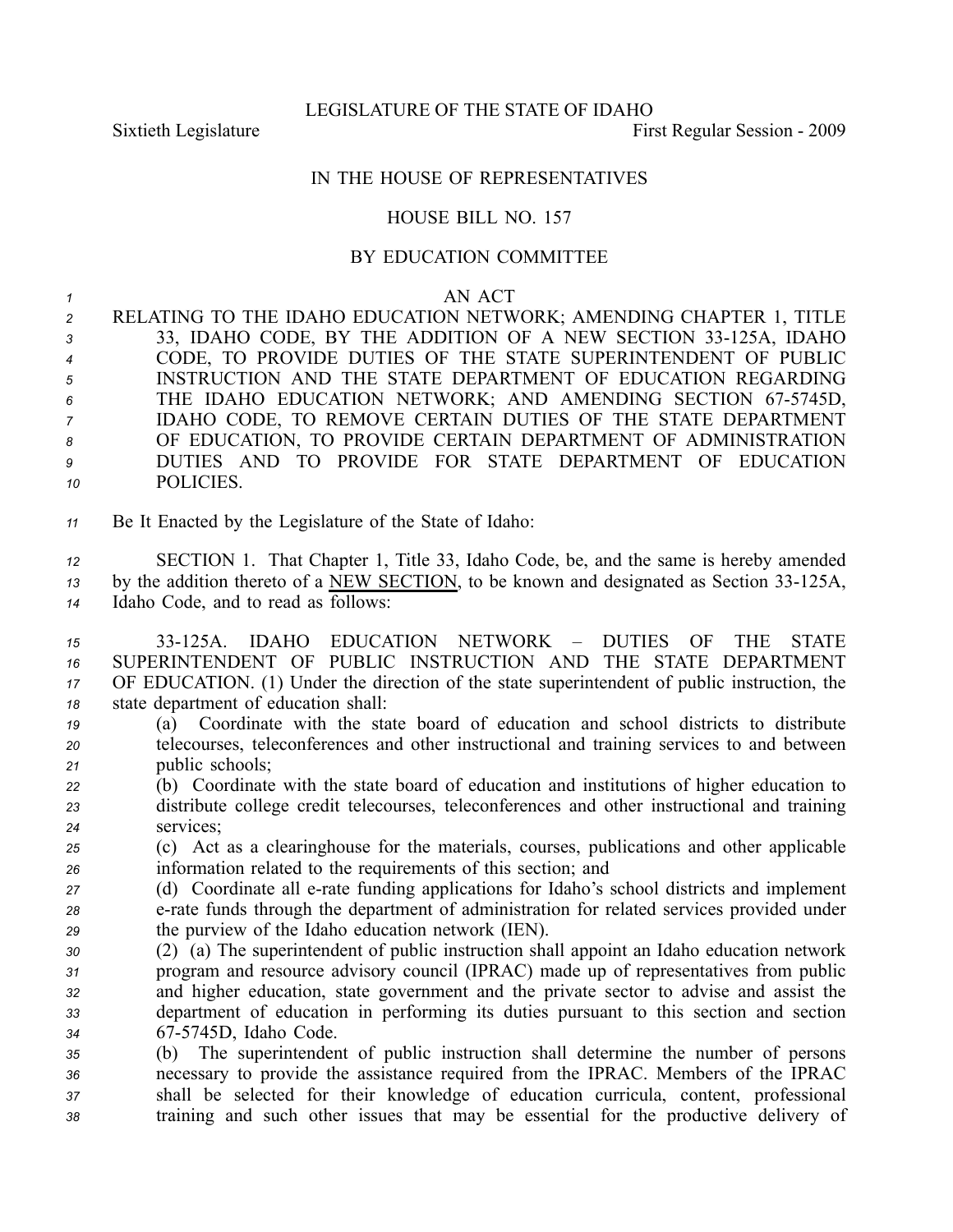education resources to schools throughout the state utilizing the IEN for the benefit and enhancement of the education system statewide. Persons appointed may be from the public or private sector and shall possess special knowledge in the areas of need for the successful operation and managemen<sup>t</sup> of the IEN.

 (c) The superintendent of public instruction shall, in consultation with the department of administration, establish <sup>a</sup> technical subcommittee of the IPRAC, to be cochaired by the chief information officer of the department of administration, or his designee, and <sup>a</sup> person currently employed in <sup>a</sup> related public or higher education technology function, to advise and assist the department of administration in the technical development and operation of the IEN as required pursuan<sup>t</sup> to section 675745D, Idaho Code. Members of the technical subcommittee shall be selected for their knowledge and experience in the development and technology necessary for the procuremen<sup>t</sup> and/or ongoing operation of <sup>a</sup> network that will enable the delivery of educational materials and resources, as provided 14 in this section and section 67-5745D, Idaho Code.

*<sup>15</sup>* (d) The superintendent of public instruction may establish other subcommittees to *<sup>16</sup>* provide specific assistance to the department of administration or the department of *<sup>17</sup>* education, as may be deemed expedient and necessary for such purpose.

- *<sup>18</sup>* (e) Membership on the technical or any other subcommittee is not limited to the *<sup>19</sup>* members of the IPRAC. Members of the IPRAC or any associated subcommittee shall *<sup>20</sup>* not be compensated for service as such member, but shall receive per diem and travel *<sup>21</sup>* allowance as provided for state employees, in such amount as is provided for in section *<sup>22</sup>* 672008, Idaho Code.
- *<sup>23</sup>* SECTION 2. That Section 675745D, Idaho Code, be, and the same is hereby amended *<sup>24</sup>* to read as follows:
- *<sup>25</sup>* 675745D. IDAHO EDUCATION NETWORK. (1) The legislature finds that:
- 26 (a) Idaho does not have a statewide coordinated and funded high-bandwidth education *<sup>27</sup>* network;

*<sup>28</sup>* (b) Such <sup>a</sup> network will enable required and advanced courses, concurrent *<sup>29</sup>* enrollment and teacher training to be deliverable to all public high schools through *<sup>30</sup>* an efficientlymanaged statewide infrastructure; and

 (c) Aggregating and leveraging demand at the statewide level will provide overall benefits and efficiencies in the procuremen<sup>t</sup> of telecommunications services, including 33 high-bandwidth connectivity, internet access, purchases of equipment, federal subsidy program expertise and other related services.

 (2) As used in this section, "Idaho Education Network (IEN)" means the coordinated, statewide telecommunications distribution system for distance learning for each public school, 37 including two-way interactive video, data, internet access and other telecommunications services for providing distance learning. The term also includes connections to each institution of higher education and other locations as necessary to facilitate distance education, teacher training and other related services.

*<sup>41</sup>* (3) The department of administration shall provide administrative oversight for IEN.

*<sup>42</sup>* (4) In performing the duties under this section, the department of administration shall *<sup>43</sup>* consider the following goals to ensure that:

*<sup>44</sup>* (a) Idaho will utilize technology to facilitate comparable access to educational *<sup>45</sup>* opportunities for all students;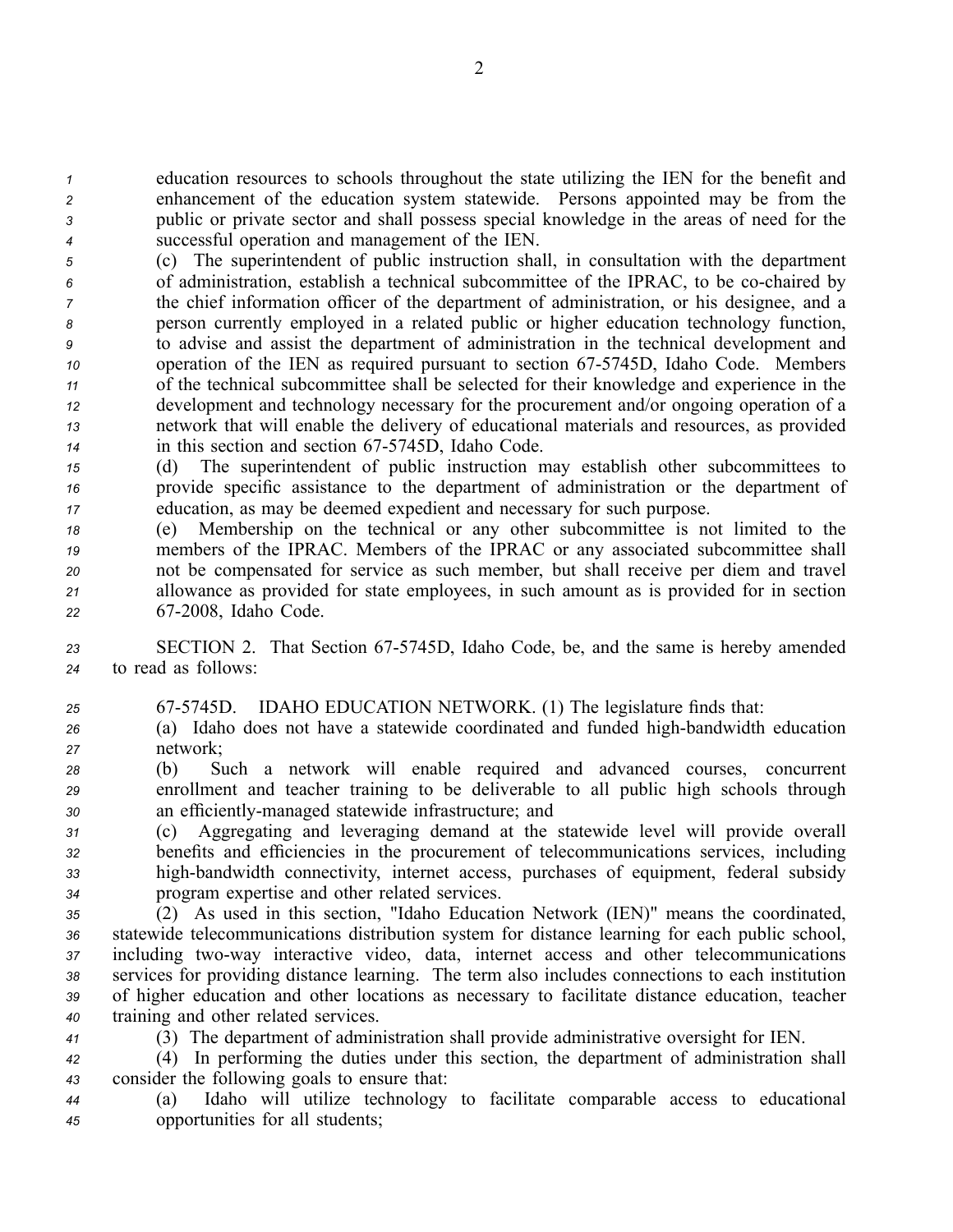*<sup>1</sup>* (b) Idaho will be <sup>a</sup> leader in the use of technology to deliver advanced high school *<sup>2</sup>* curricula, concurrent college credit, and ongoing teacher training on an equitable basis *<sup>3</sup>* throughout the state; and

- *<sup>4</sup>* (c) Idaho will leverage its statewide purchasing power for the IEN to promote private *<sup>5</sup>* sector investment in telecommunications infrastructure that will benefit other technology *<sup>6</sup>* applications such as telemedicine, telecommuting, telegovernment and economic *<sup>7</sup>* development.
- *<sup>8</sup>* (5) In performing the duties under this section, subject to the availability of funds, the *<sup>9</sup>* department of administration shall:
- *<sup>10</sup>* (a) Coordinate the development, outsourcing and implementation of <sup>a</sup> statewide network 11 for education, which shall include high-bandwidth connectivity, two-way interactive video *12* and internet access, using primarily fiber optic and other high-bandwidth transmission *<sup>13</sup>* media;
- *<sup>14</sup>* (b) Consider statewide economic development impacts in the design and implementation *<sup>15</sup>* of the educational telecommunications infrastructure;
- *<sup>16</sup>* (c) Coordinate and suppor<sup>t</sup> the telecommunications needs, other than basic voice *<sup>17</sup>* communications of public education;
- *18* (d) Procure high-quality, cost-effective internet access and appropriate interface *<sup>19</sup>* equipment to public education facilities;
- *<sup>20</sup>* (e) Procure telecommunications services and equipment on behalf of public education;
- *<sup>21</sup>* (f) Procure and implement technology and equipment for the delivery of distance *<sup>22</sup>* learning;
- *<sup>23</sup>* (g) In conjunction with the state department of education, apply for state and federal *<sup>24</sup>* funding for technology on behalf of IEN services;
- *<sup>25</sup>* (h) Procure telecommunications services and equipment for the IEN through an open and *<sup>26</sup>* competitive bidding process;
- *27* (i) Work with the private sector to deliver high-quality, cost-effective services statewide; *<sup>28</sup>* and
- *<sup>29</sup>* (j) Cooperate with state and local governmental and educational entities and provide *<sup>30</sup>* leadership and consulting for telecommunications for education.
- *<sup>31</sup>* (6) The department of administration shall follow an implementation plan that:
- *<sup>32</sup>* (a) In the first phase, will connect each public high school with <sup>a</sup> scalable, *33* high-bandwidth connection, including connections to each institution of higher education *<sup>34</sup>* as necessary, thereby allowing any location on IEN to share educational resources with *<sup>35</sup>* any other location;
- *<sup>36</sup>* (b) Upon completion of the first phase, shall provide that each public high school will be *37* served with high-bandwidth connectivity, internet access and equipment in at least one (1) *<sup>38</sup>* twoway interactive video classroom; and
- *<sup>39</sup>* (c) In subsequent phases, will evaluate and make recommendations to the legislature for:
- *<sup>40</sup>* (i) Connectivity to each elementary and middle school;
- *<sup>41</sup>* (ii) The addition of libraries to the IEN; and
- *<sup>42</sup>* (iii) The migration of state agency locations from current technology and services.

*<sup>43</sup>* (7) Under the direction of the state superintendent of public instruction, the state *<sup>44</sup>* department of education shall: